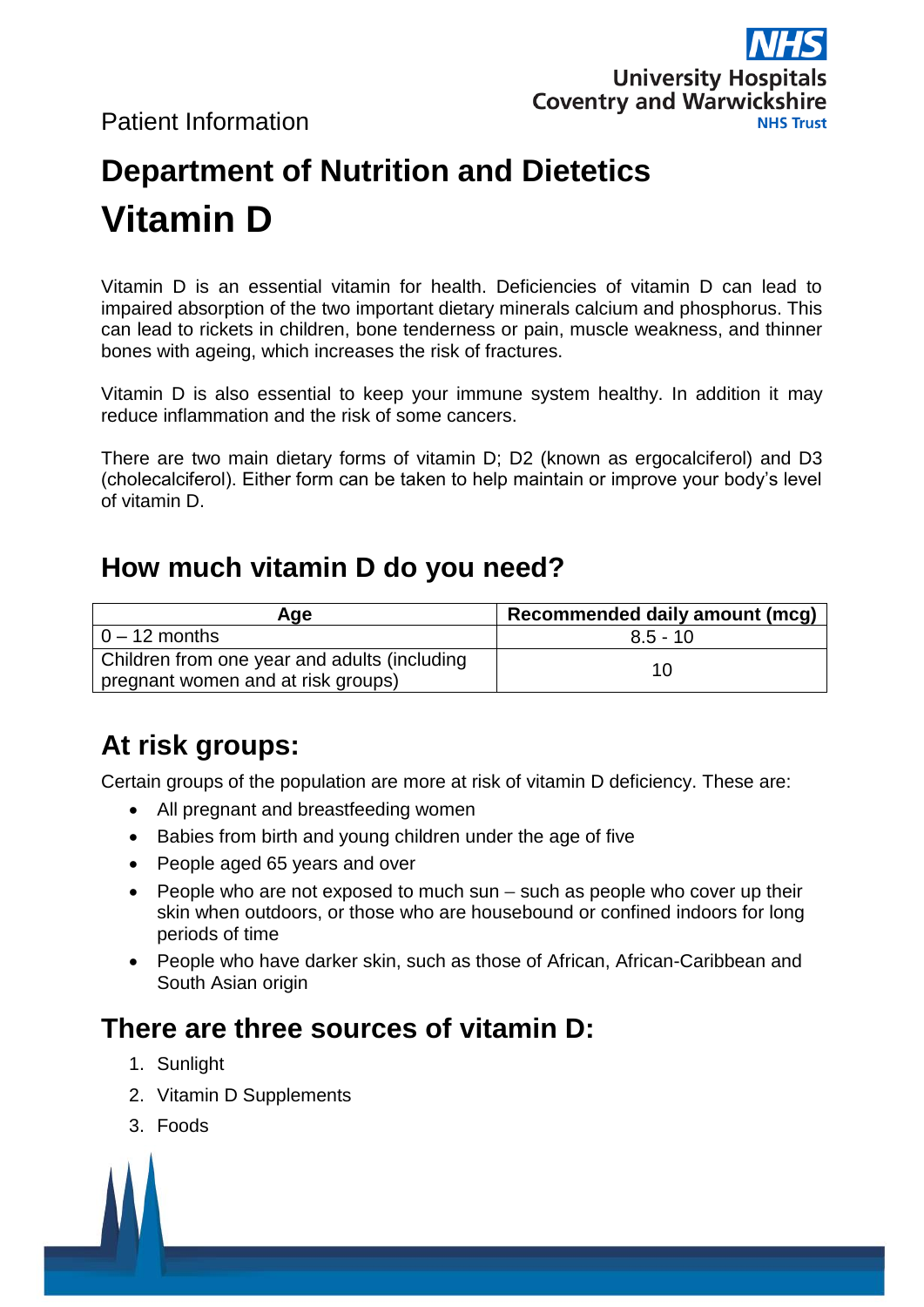# **Sunlight**

Your skin makes vitamin D when it is exposed to sunlight. Short **daily** periods (e.g. 20 minutes) of sun exposure without sunscreen during the summer months (April to end of September) are enough for most people to make enough vitamin D. Evidence suggests that the most effective time of day for vitamin D production is between 11.00am and 3.00pm.

**At risk population groups, including people with sun sensitive skin or people avoiding regular skin sun exposure during the summer months for any reason, should consider taking a vitamin D supplement all year round.** 

During the autumn and winter the sun is not strong enough for the skin to make vitamin D. Because it is difficult to get enough vitamin D from food **everyone should consider taking a daily vitamin D supplement from October to the end of March.**

## **Vitamin D Supplements**

The Department of Health recommends that:

- Breastfed babies from birth to 12 months should be given a daily vitamin D supplement containing 8.5-10mcg
- Formula-fed babies shouldn't need a vitamin D supplement unless they're having less than 500ml of infant formula a day
- Children aged 1-4 years old should be given a daily vitamin D supplement containing 10mcg
- People considered to be in at 'at risk' group should take a daily vitamin D supplement containing 10mcg throughout the year
- Everyone should consider taking a daily supplement containing 10mcg of vitamin D during the autumn and winter.
- From April to the end of September, the majority of people should be able to get all the vitamin D they need from sunlight.

# **Foods**

Vitamin D is found in a small number of foods:

- Oily fish such as salmon, sardines and mackerel, all contain a reasonable amount of vitamin D
- Fortified breakfast cereals (amount of vitamin D varies with the best sources having at least 1.5mcg per portion)
- Fortified fat spreads (average of 0.75mcg per 10g portion)
- Eggs, meat and milk contain small amounts but this varies during the seasons
- Cod liver oil contains a lot of vitamin D the amount of vitamin D varies between products **(avoid taking this if you are pregnant, have kidney problems, or any other medical condition where too much vitamin A may be harmful).**